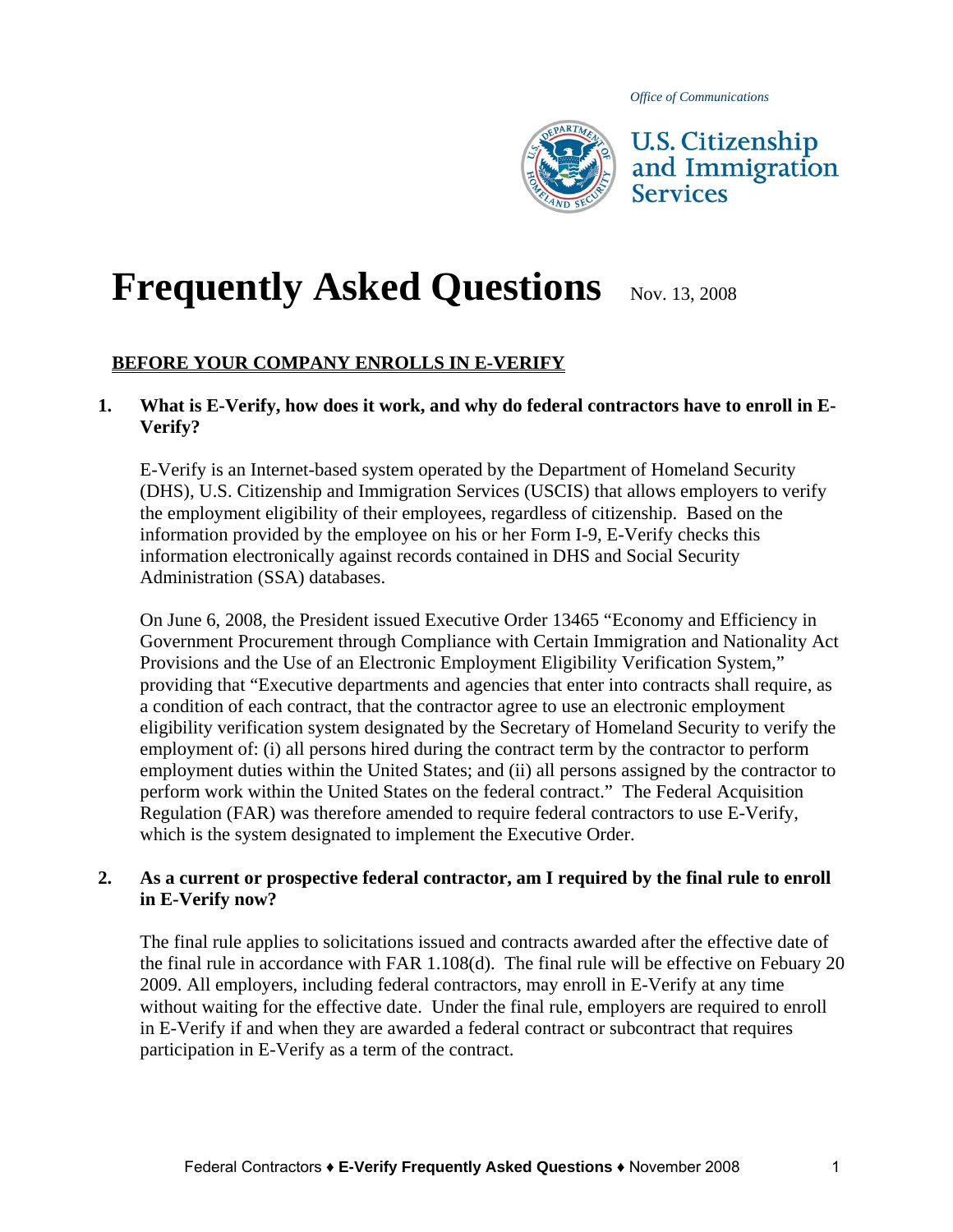If you wish to enroll in E-Verify before the effective date of this rule you may do so now. Enrolling now may help you become familiar with the system and may make it easier for you to use E-Verify if and when you are awarded a federal contract. Verification of employees through E-Verify is limited to new hires only, unless you are a federal contractor who has been awarded a contract on or after Febuary 20, 2009.

If you have already enrolled in E-Verify and you are awarded a federal contract after Febuary 20 2009, you will need to update your company profile through the "Maintain Company" page once the contract has been awarded. Once you designate your organization as a federal contractor, all E-Verify users at your company will need to take a federal contractor tutorial that explains the new policies and features that are unique to federal contractors.

## **3. My company was just awarded a federal contract and the rule is now in effect. When is my company required to enroll in E-Verify?**

When a contractor wins the bid on a federal contract that contains the FAR E-Verify clause, the contractor and any covered subcontractors on the project are required to enroll in the E-Verify program within 30 calendar days of the contract or subcontract award date.

Usage of E-Verify also applies to indefinite-delivery/indefinite-quantity contracts modified after the Febuary  $20<sup>th</sup>$ , 2009 effective date of the rule on a bilateral basis in accordance with FAR 1.108(d)(3) to include the clause for future orders. The FAR rule provides that if the remaining period of performance extends at least six months after the final rule effective date, and the amount of work or number of orders expected under the remaining performance period is substantial, then the contract should be modified to include the clause.

# **4. How do I enroll my company in E-Verify?**

Before you can start using E-Verify, you need to enroll your company in the program. When you enroll your company, you will be asked to provide basic contact information for your company and agree to follow the rules of the program. At the end of the enrollment process, you will be required to sign a Memorandum of Understanding (MOU) that provides the terms of agreement between your company and DHS.

Please click here to begin the enrollment process for your company: [https://www.vis](https://www.vis-dhs.com/employerregistration)[dhs.com/employerregistration](https://www.vis-dhs.com/employerregistration)

During the E-Verify company enrollment process, you will be asked "Which category best describes your organization?" If you have been awarded a federal contract after Febuary 20, 2009, you should select "federal contractor" from the drop-down box. Once you have indicated that you are a federal contractor, the system will then prompt you to identify the federal contractor category (e.g., institutions of higher education; state and local governments and governments of federally recognized Indian tribes; and certain sureties) that best describes your organization along with what groups of your current employees you plan to verify (i.e., current employees assigned to the federal contract or your entire workforce).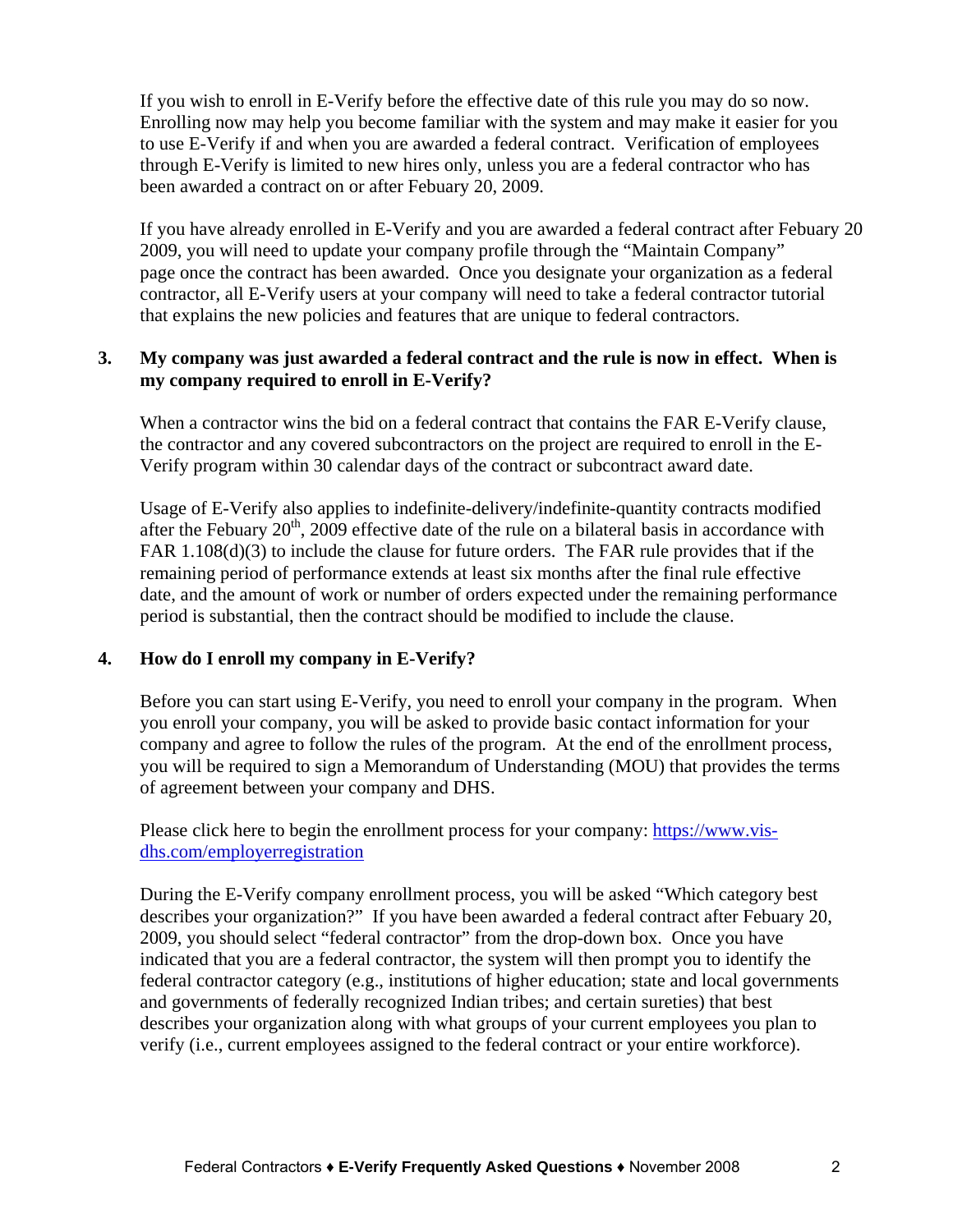Once you have completed the enrollment process, USCIS will review your information and activate your account. After the account is activated, you will receive an email with your login instructions, user ID, and password.

# **5. The proposed FAR rule would require federal contractors to use E-Verify for both new hires and existing employees who work on a new federal contract. Does the federal government use E-Verify (or otherwise verify work authorization) for both new hires and existing employees?**

Yes. Federal agencies verify employment eligibility of new and existing employees. In most instances, the federal government goes well beyond an E-Verify check to confirm work eligibility as part of a variety of suitability and other background checks that are required to be performed on federal employees. These background checks may include, but are not limited to:

- FBI fingerprint and name check;
- Checks against local law enforcement databases:
- Written inquiries to educational institutions, previous employers, and neighbors;
- Credit check:
- Checks to verify name, SSN, date of birth, and citizenship; and
- Checks against other federal and private data sources.

For all new hires, federal agencies are required to use E-Verify to verify their employment eligibility. Additionally, many new hires also subsequently undergo background investigations and an FBI fingerprint and name check.

For both new and existing employees, federal agencies are required by Homeland Security Presidential Directive – 12, "Policy for a Common Identification Standard for Federal Employees and Contractors" to follow certain credentialing standards prior to issuing personal identity verification cards. These standards include conducting a background investigation which includes verification of name, DOB, and SSN (among other data points) against federal and private data sources. This includes a check against Social Security Administration (SSA) records to validate social security numbers. Additionally, these standards require verification of work authorization for non-U.S. citizens against federal immigration databases.

# **6. How much will it cost my company to enroll in E-Verify?**

Nothing; E-Verify is free. It is the best means available for determining employment eligibility of new hires and the validity of their Social Security Numbers.

## **7. My company is required to use E-Verify as a federal contractor for the first time. How do I proceed?**

If your company has not yet enrolled in E-Verify, then you have 30 days from the date of contract award to enroll and 90 days from the date you enroll with E-Verify to initiate verification queries for employees already on your staff who will be working on the contract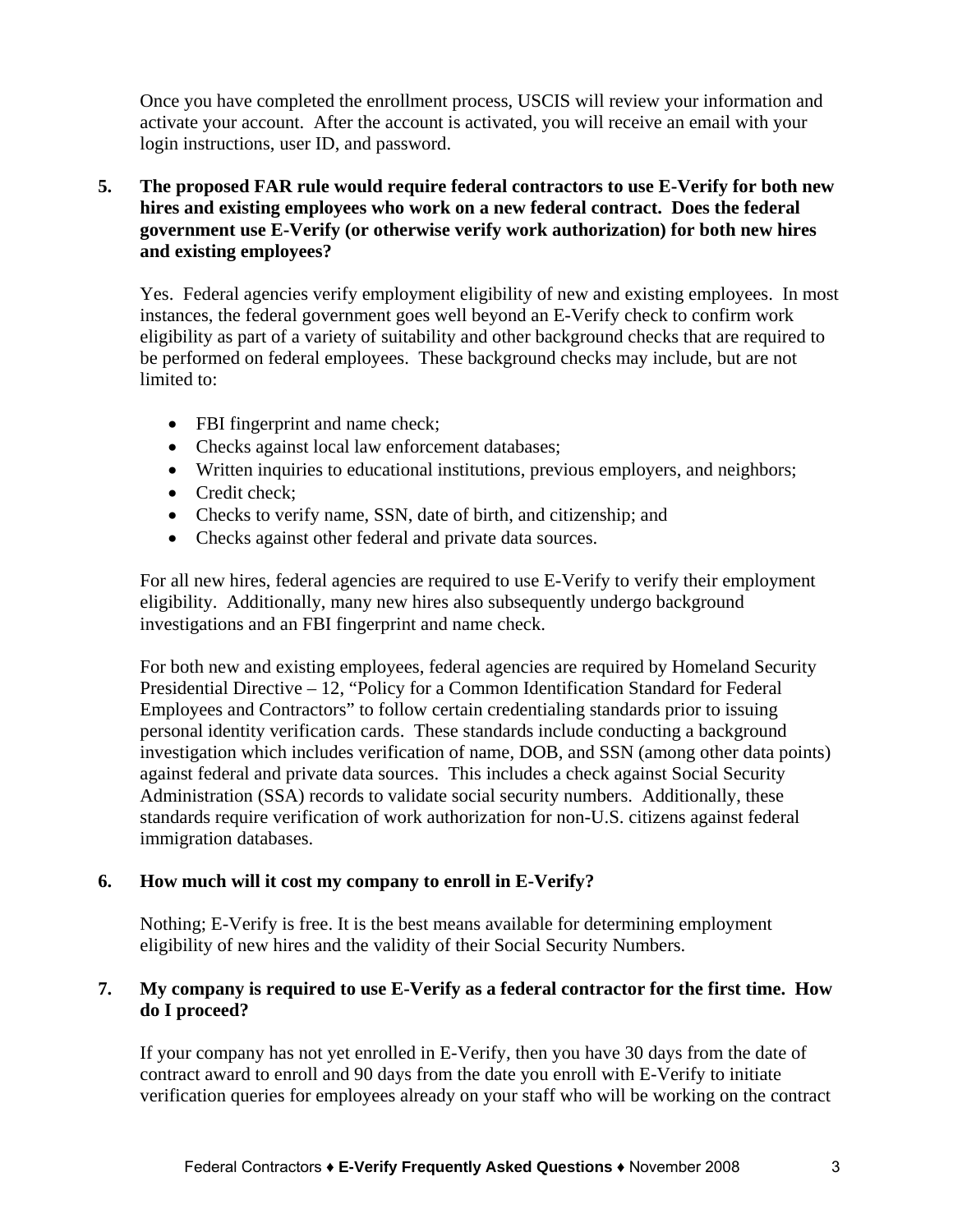and to begin using the system to verify newly hired employees. After this 90-day phase-in period, you will be required to initiate verification of each newly hired employee within 3 business days after their start date. To meet this three-day requirement, employers may initiate verification of a newly hired employee before their start date if the employee has accepted the job offer and filled out the Form I-9. Please note that pre-screening of job applicants is not allowed; the system may be used for new hires only after the employee has been offered the job and has accepted. Please also remember that you must continue to use E-Verify for the life of the contract for all your new hires, whether or not they are employees assigned to the contract, unless certain exceptions apply.

## **8. My company enrolled in E-Verify, but did not enroll us as a federal contractor. Does my company need to re-enroll to comply with this rule?**

No. You do not need to enroll again, but you will need to update your company profile through the Maintain Company page. Please log in to E-Verify, go to the Maintain Company page, and select the option indicating you are a federal contractor. Once you designate your organization as a federal contractor, all users (including yourself) will need to take a brief federal contract tutorial that explains the new policies and features that are unique to federal contractors. When the employer changes its profile to indicate "federal contractor" it will not be able to proceed with processing cases in E-Verify until it as taken the refresher tutorial.

## **9. My company has already been using E-Verify for more than 90 days. When must we begin verifying existing employees assigned to work on a federal contract that contains the FAR E-Verify clause?**

If your company has been enrolled in E-Verify for more than 90 days, then you are required to continue to initiate verification of newly hired employees within three business days of their start date, but you have 90 days from the contract award date to begin using E-Verify for each employee already on your staff who are assigned to the contract. Your transition to using the system as a federal contractor does not allow you to stop using E-Verify for your new hires on the standard three-day schedule. The 90-day window in the FAR rule to start using E-Verify for new hires applies to new E-Verify users and is intended to provide additional implementation time.

Please remember that you are required to continue using E-Verify throughout the duration of your federal contract for all new hires, whether or not they are employees assigned to the contract, unless your company falls under one of the exceptions to this policy.

#### **10. My company's federal contract has ended. May we continue to use E-Verify?**

Yes. Your company may continue to use E-Verify but you should update your company profile through the Maintain Company page. Additionally, you will no longer be able to run existing employees through E-Verify.

# **11. My company's Federal contract has ended. Do we need to notify USCIS if we no longer want to participate in E-Verify?**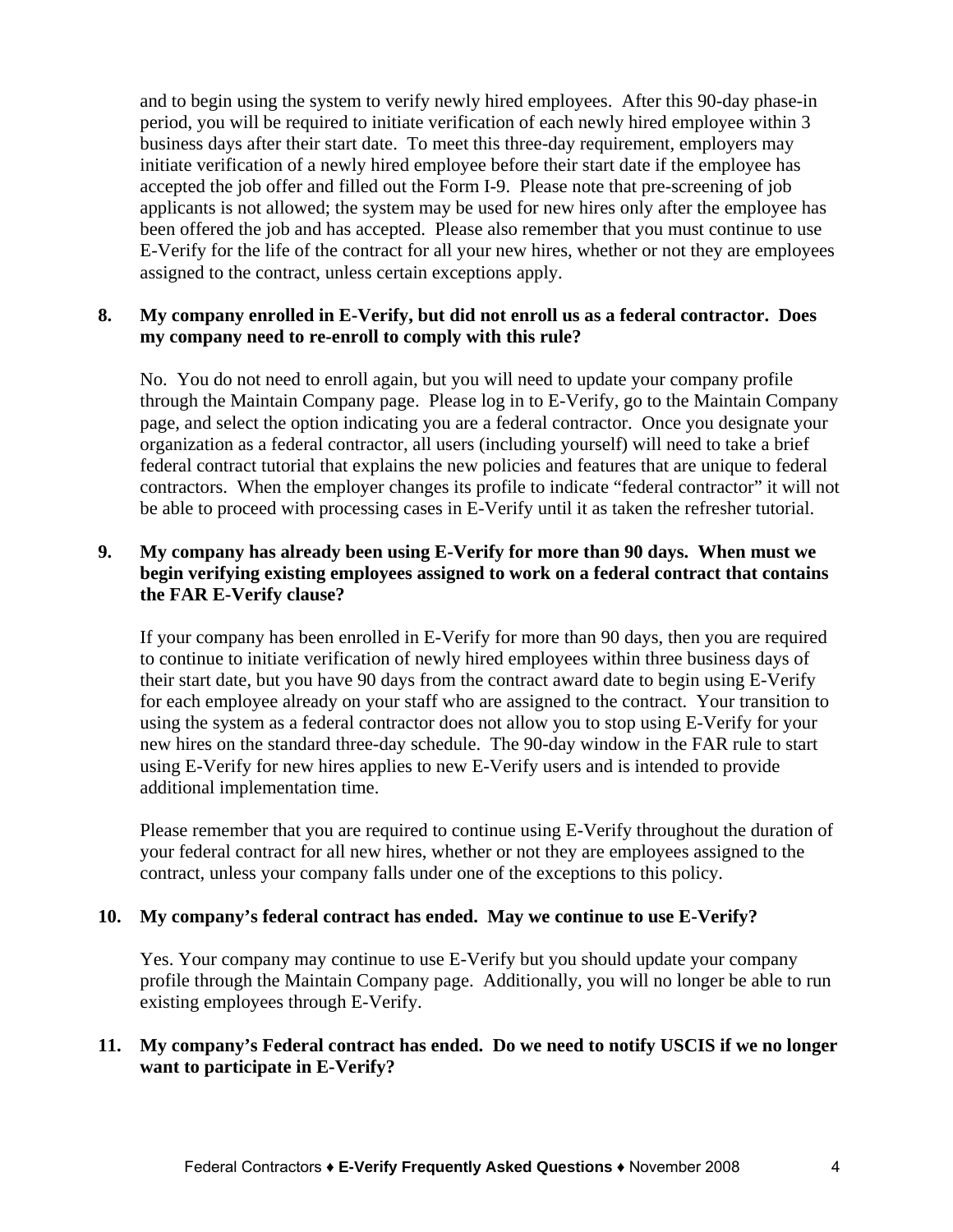Yes. Federal contractors who no longer wish to participate in E-Verify after a contract has ended can terminate their participation by selecting the "request termination" link in the E-Verify system. If your company fails to do so then the terms of the MOU remain in place.

## **FEDERAL CONTRACTS AFFECTED BY THE RULE**

## **Types of Federal Contracts Affected**

#### **12. What is the E-Verify clause?**

The rule requires the insertion of the E-Verify clause into applicable federal contracts, committing Government contractors to use E-Verify for their new hires and all employees (existing and new) assigned to any given federal contract.

#### **13. What is the acquisition threshold for this rule?**

The rule requires the insertion of the E-Verify clause for prime federal contracts with a period of performance longer than 120 days and a value above the simplified acquisition threshold (\$100,000).

#### 14. **Does the rule apply to subcontracts?**

The rule only covers subcontractors if a prime contract includes the clause. For subcontracts that flow from those prime contracts, the rule extends the E-Verify requirement to subcontracts for services or for construction with a value over \$3,000.

#### **15. Does the rule extend to contracts outside the United States?**

The rule applies only to employees working in the United States, which is currently defined to include the fifty States and the District of Columbia, Guam, Puerto Rico, and the U.S. Virgin Islands.

#### **16. Does the rule apply to existing indefinite-delivery/indefinite-quantity contracts?**

Existing indefinite-delivery/indefinite-quantity contracts should be modified by Contracting Officers on a bilateral basis in accordance with FAR  $1.108(d)(3)$ , to include the clause for future orders if the remaining period of performance extends at least six months after the final rule effective date, and the amount of work or number of orders expected under the remaining performance period is substantial.

#### **Types of Contracts Exempted**

#### **17. What types of prime contracts are exempt from the rule?**

The rule exempts: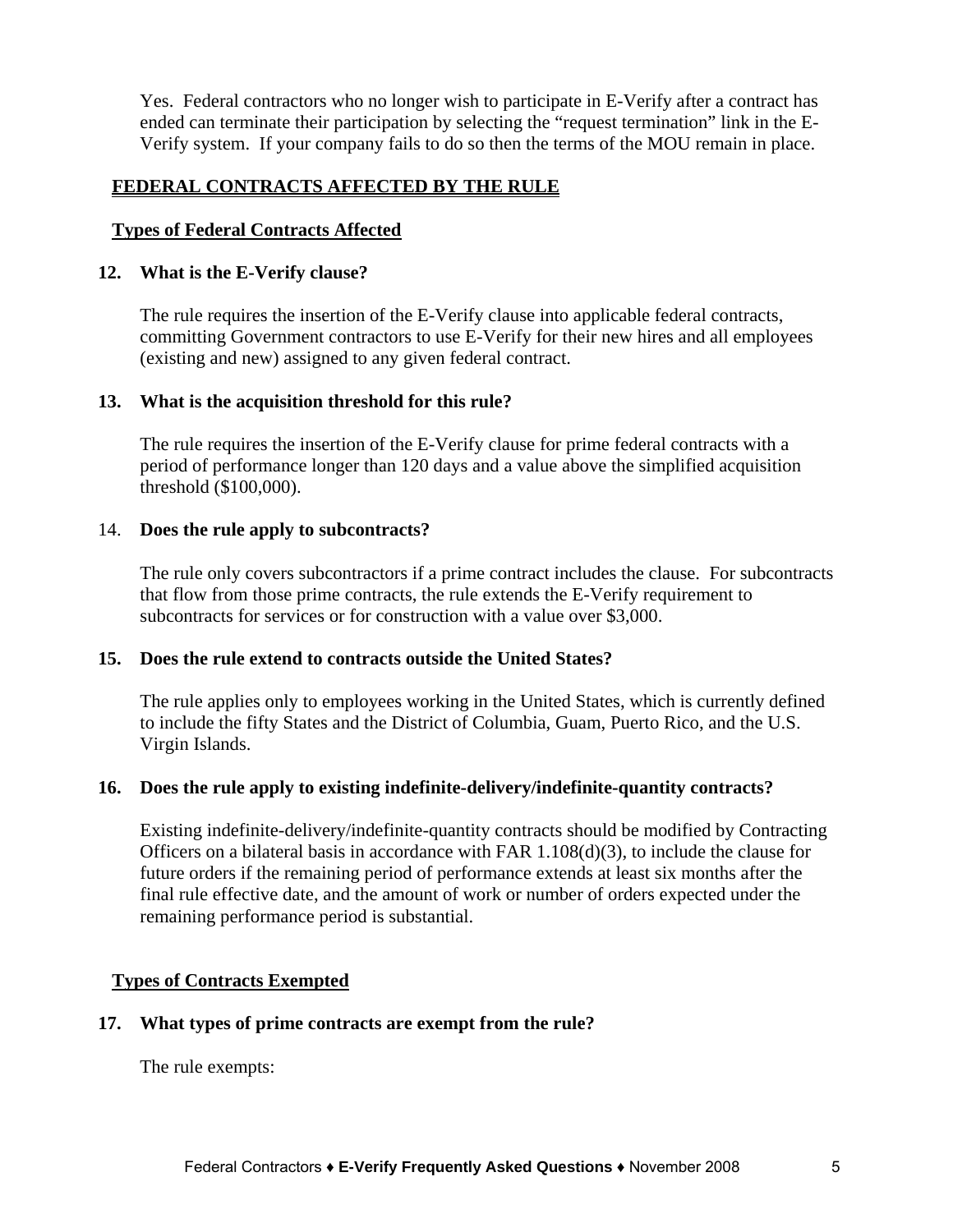- Contracts that include only commercially available off-the-shelf (COTS) items (or minor modifications to a COTS item) and related services;
- Contracts of less than the simplified acquisition threshold (\$100,000);
- Contracts less than 120 days; and
- Contracts where all work is performed outside the United States.

#### **18. What is considered to be a COTS item?**

A COTS item is a commercial item that is sold in substantial quantities in the commercial marketplace and is offered to the government in the same form that it is available in the commercial marketplace, or with minor modifications.

#### **19. Are contracts for agricultural and food products exempt from the rule?**

Nearly all food and agricultural products fall within the definition of "commercially available off-the-shelf (COTS)" items. Federal contracts for COTS items are exempt from the rule. Federal contracts for food and agricultural products shipped as bulk cargo, but that otherwise would be considered COTS items, such as grains, oils and produce are also exempt. Subcontracts that only provide supplies, such as food, are exempt from the rule.

## **EMPLOYEES AFFECTED BY THE RULE**

#### **Employees Required to be Verified Using E-Verify**

#### **20. As a federal contractor, which employees may I verify through the E-Verify system?**

As a federal contractor participant in E-Verify, you are required to use E-Verify for:

- All new employees, following completion of the Employment Eligibility Verification Form I-9 (Form I-9); and
- All existing employees who are classified as "employees assigned to the contract."

Employees whom you have already verified through E-Verify should not be re-verified. However, an employee's previous employment authorization through E-Verify from another employer does not satisfy your obligation to use E-Verify once you have hired them.

Those who have an active federal agency HSPD-12 credential or who have been granted and hold an active U.S. Government security clearance for access to confidential, secret, or top secret information in accordance with the National Industrial Security Program Operating Manual do not need to be verified.

Under the rule, only those employers that win a contract or subcontract that includes the E-Verify clause may run existing employees through E-Verify. A federal contractor must verify their new hires and the employees who are assigned to the contract, and may elect to also verify their entire workforce.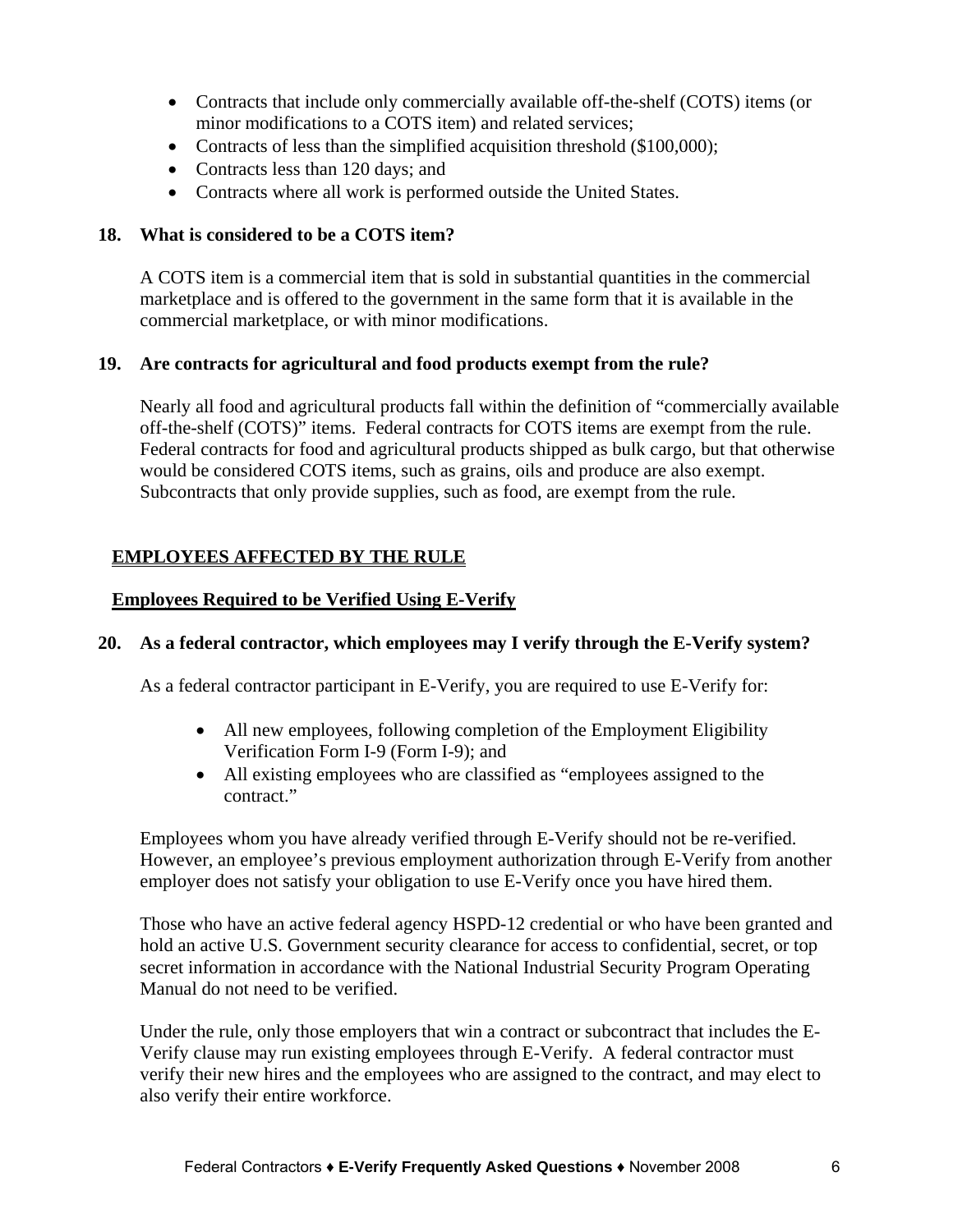There are some exceptions to the requirement to use E-Verify for all new hires. The exceptions apply to institutions of higher learning, state and local governments, governments of federally recognized Indian tribes and for sureties performing under a takeover agreement with a federal agency. Under the rule, such entities may choose to only use E-Verify on new and existing employees assigned to the covered federal contract.

## **21. What is an "employee assigned to the federal contract"?**

The rule defines an "employee assigned to the federal contract" as any employee hired after November 6, 1986, who is directly performing work in the United States under a contract that includes the clause committing the contractor to use E-Verify. An employee is not considered to be directly performing work under the contract if the employee normally performs support work, such as indirect or overhead functions, and does not perform any substantial duties under the contract.

## **22. My employee is working on a contract for a minimal amount of time. Is he or she subject to E-Verify?**

Yes. The rule does not exempt employees based on the intermittent nature of the work or the length of time spent performing the work.

# **23. One of my employees was run through E-Verify by a previous employer. Do I need to run this employee through E-Verify again?**

Yes. Under the rule, federal contractors are required to enter the worker's identity and employment eligibility information into the E-Verify system following completion of the Form I-9 at the time of hire.

# **24. One of my employees was previously run through E-Verify by my company. Do I need to run this employee through E-Verify again?**

No. Once an employee has been run through E-Verify they should not be re-verified through E-Verify by the same employer.

# **Employees or Entities with Exceptions to E-Verify**

#### **25. Must I verify all new employees? What are the exceptions to this requirement?**

The rule requires most federal contractors to use E-Verify for all new employees, regardless whether the employees are assigned to a federal contract.

Federal contractors who are state and local governments, governments of federally recognized Native American tribes, and sureties performing under a takeover agreement entered into with a federal agency pursuant to a performance bond need only use E-Verify for employees assigned to a covered federal contract.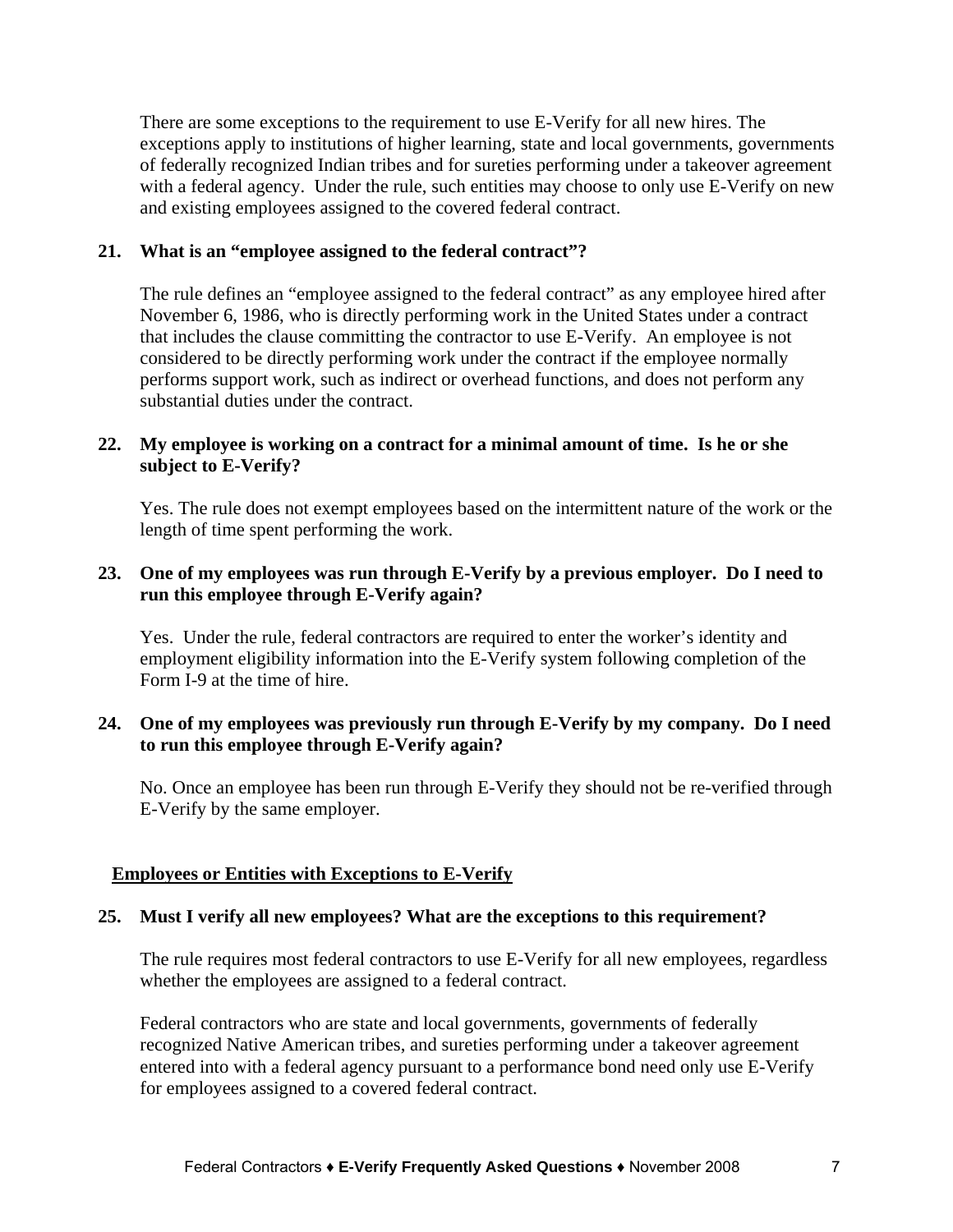#### **26. What employees are not considered to be directly performing work under a contract and therefore excluded?**

Those employees who normally perform support work, such as indirect or overhead functions, and do not perform any substantial duties applicable to the contract, would be excluded.

# **27. My employee has been previously confirmed as work authorized through E-Verify but is moving to another contract. Do I need to run him or her through E-Verify again?**

No. Once an employee has been run through E-Verify and employment authorization has been confirmed, the employee should not be reverified through E-Verify again by the same employer.

## **28. Are there any exceptions to verify employees with certain credentials and security clearances?**

Yes. The federal contractor is not required to perform employment verification using E-Verify for any employee who has been granted and holds an active federal agency HSPD-12 compliant credential or a U.S. Government security clearance for access to confidential, secret, or top secret information in accordance with the National Industrial Security Program Operating Manual. The employer still must complete the Form I-9 at the time of hire for such employees.

## **29. Can my subcontractor verify under my MOU?**

No. Each employer must enter into its own MOU with DHS and SSA.

#### **Option to Verify Entire Workforce**

#### **30. May I verify my entire workforce?**

Yes. Federal contractors and subcontractors have the option of verifying their entire workforce, both new hires and existing employees – including those not assigned to a federal contract. If your company elects to do this, you must notify DHS by updating your company profile through the Maintain Company page if you are a current participant, or during enrollment if you are a new participant. A federal contractor that chooses to exercise this option must initiate an E-Verify query for each employee in the contractor's entire work force within 180 days of updating its company profile.

#### **31. The final rule instructs me that I must notify the Department of Homeland Security if I plan to verify my entire workforce. How do I do this?**

If your company plans to verify its entire workforce, you must notify the Department of Homeland Security (DHS) by updating your company profile through the "Maintain Company" page.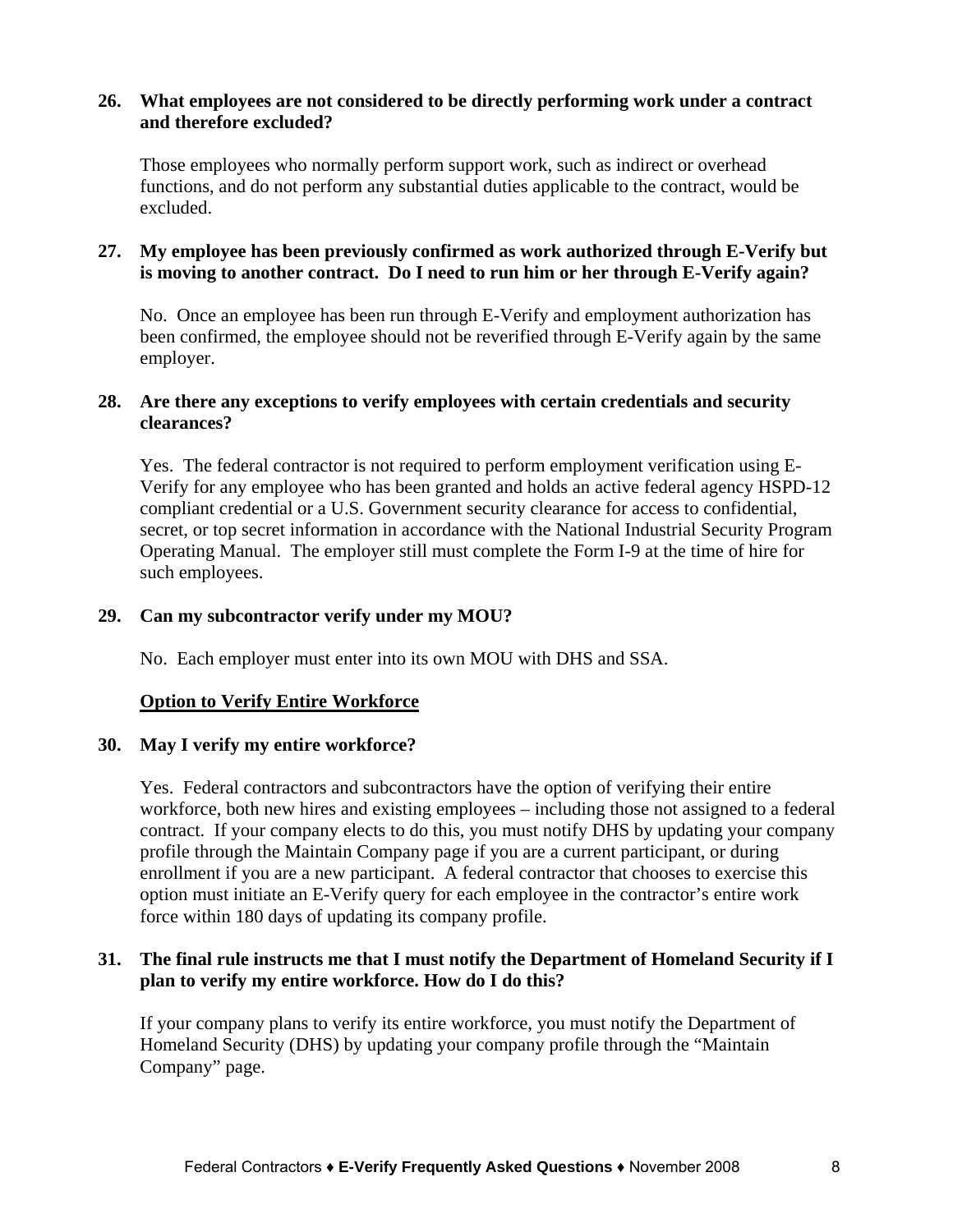If your company is already enrolled in E-Verify and plans to verify its entire workforce, your program administrator must notify the Department of Homeland Security (DHS) by updating your company profile through the Maintain Company page if you are a current participant, or during enrollment if you are a new participant.

Once you have indicated you are a federal contractor, the system will then prompt you to identify the federal contractor category that best describes your organization. You will then have the option to select "all new hires and existing employees" indicating that you wish to verify your entire workforce through E-Verify. A federal contractor that chooses to exercise this option must initiate verifications for the contractor's entire work force within 180 days of updating their company profile.

# **Social Security Numbers**

# **32. Is the employee required to provide his or her SSN on the Form I-9?**

Yes. The employee must provide his or her SSN to an E-Verify employer if the employee has one. If the employee has applied for and is waiting to receive an SSN, the employer should make a notation on their Form I-9 and proceed with E-Verify upon receipt of the SSN.

# **Additional Information for All Users**

## **33. May I use E-Verify prior to making a job offer to a job applicant?**

No. All users, including federal contractors, are prohibited from using E-Verify prior to a job offer and acceptance by the applicant. By signing the MOU to participate in E-Verify, all employers agree not to use E-Verify for pre-employment screening of job applicants, support for any unlawful employment practice, or any other use not authorized by the MOU. Should the employer use E-Verify procedures for any purpose other than as authorized by the MOU, the employer may be subject to appropriate legal action and termination of its access to the E-Verify systems.

#### **34. Does participation in E-Verify provide safe harbor from work site enforcement?**

No. However, using E-Verify creates a rebuttable presumption that your company has not knowingly hired an unauthorized alien. Participation in the program does not provide a "safe harbor" from worksite enforcement, however.

## **35. If my company participates in E-Verify, are we required to notify applicants of our participation?**

As an employer participating in E-Verify, you are required to post the notice provided by DHS indicating your company's participation in the E-Verify program as well as the antidiscrimination notice issued by the Office of Special Counsel for Immigration-Related Unfair Employment Practices at the Department of Justice. The posting must take place in a prominent place that is clearly visible to prospective employees and all employees who are to